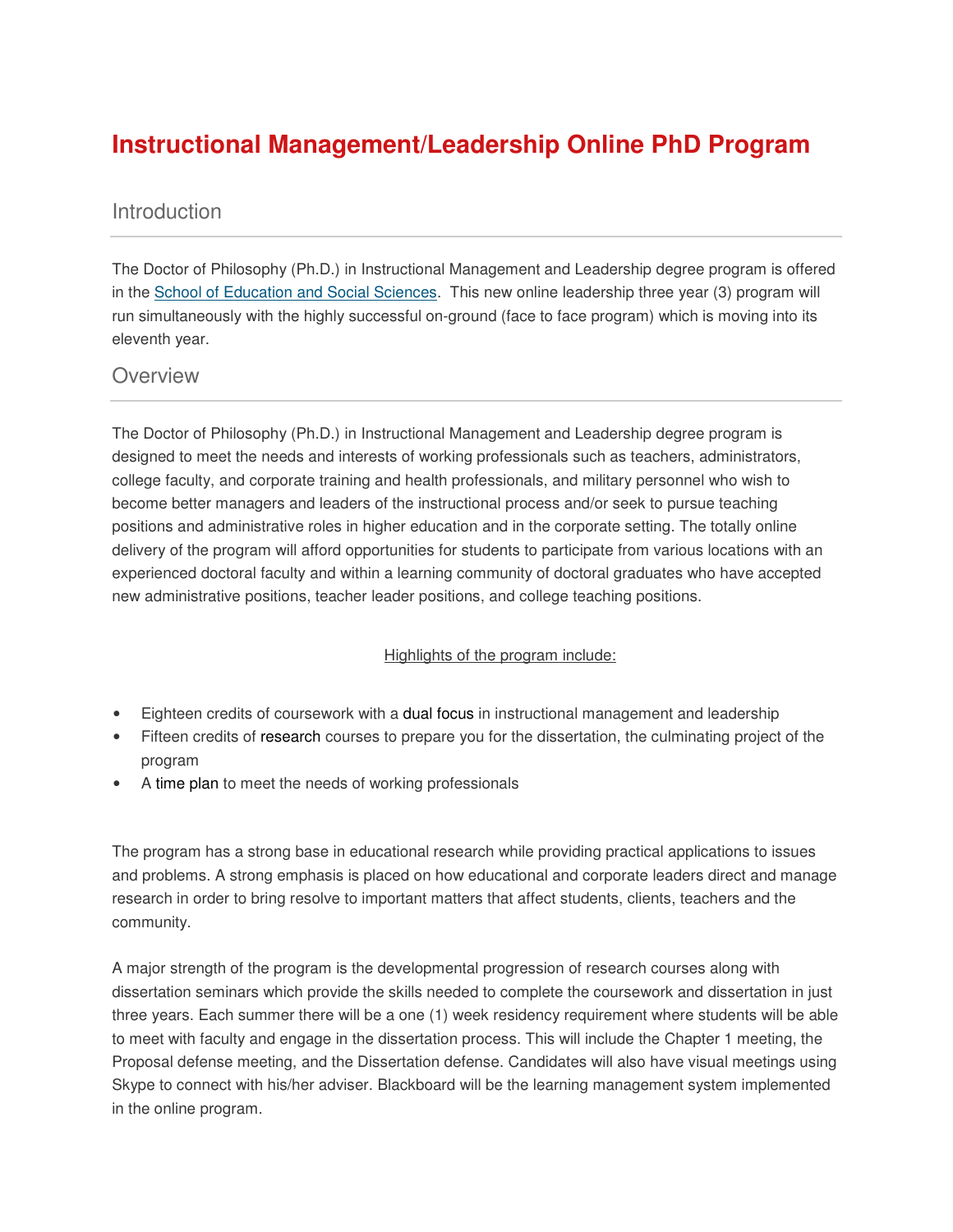The program start date will be Summer 2016, so further information will be forthcoming.

This online three-year program is based at the Moon Township campus location.

**Contact** 

semich@rmu.edu zusinas@rmu.edu campbell@rmu.edu

Dr. George Semich **Patty Zusinas** Susan Campbell

Doctoral Director Doctoral Assistant Graduate Enrollment Manager Phone: 412-397-6032 Phone: 412-397-6026 Phone: 412-397-5204

The three-year online program has a unique format. Each year, students are admitted to the program in the summer semester and move through the program together as an online learning community. Students are enrolled in one class for each eight weeks during the Fall and Spring semesters and are enrolled in two classes during the summer semester which starts in May and ends in June of each year. All courses below are delivered online:

Year 1

**Summer (6 credits)** Critical Readings in Educational Research (3) Applying Instructional Technology (3) *One week residency*  **Fall (6 credits)** Qualitative Research (3) Instructional Leadership in Curriculum Planning (3) **Spring (6 credits)** Quantitative Research (3) Statistics I (3) Year 2 **Summer (3 credits)** Teaching in Higher Education/Technology, Leadership, Curriculum (3) Introduction to the Dissertation (3) *One week residency w/Chapter 1 (adviser and committee)*  **Fall (7 credits)** Dissertation Seminar I (1) Program Evaluation (3) Law and Ethics in Education (3)